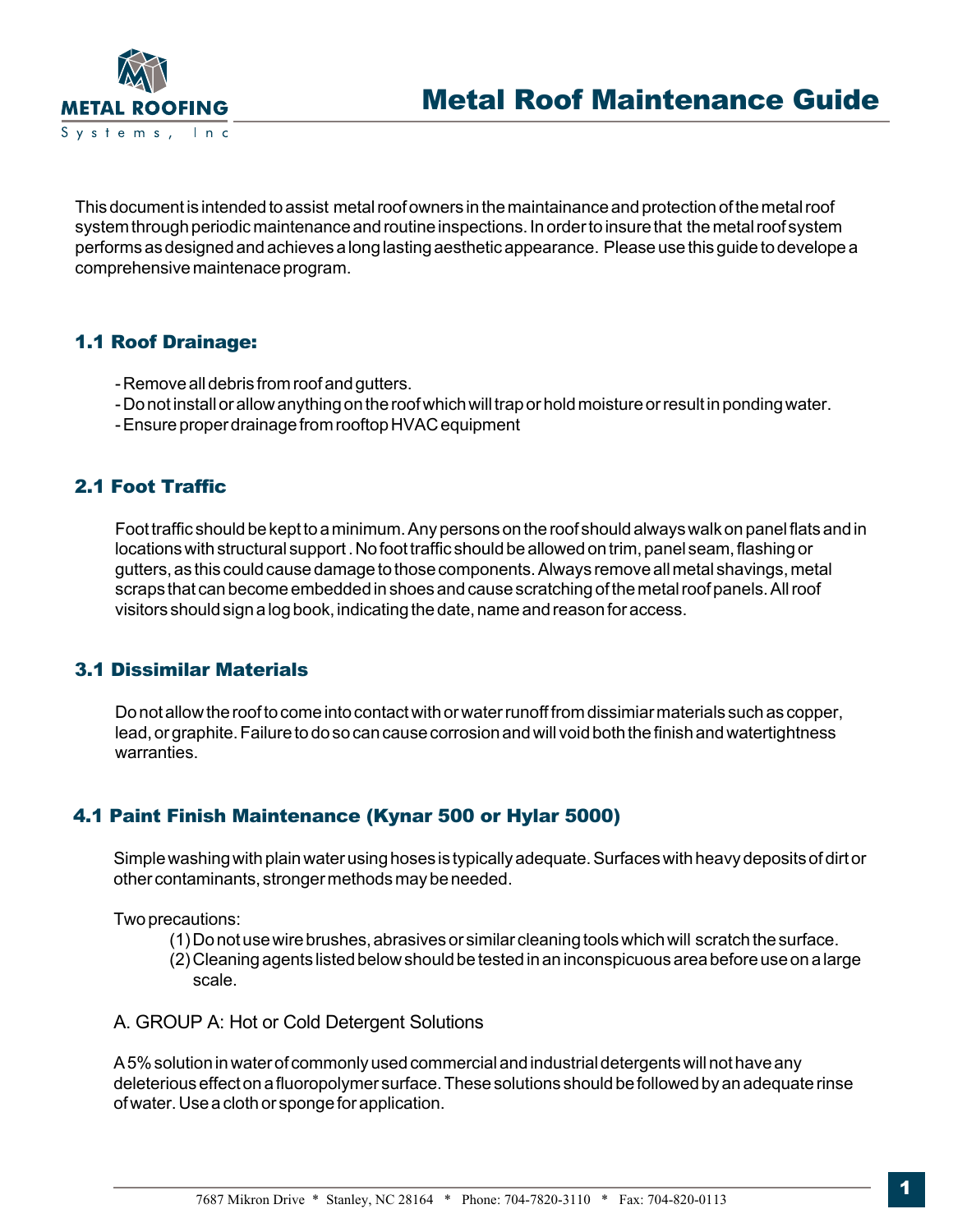

- Continued

B. GROUP B: Solvents

Most organic solvents are flammable and/or toxic and must be handled accordingly. Keep away from open flames, sparks and electrical motors. Use adequate ventilation, protective clothing and goggles.

Solvents that may be used to remove non-water soluble deposits (tar, grease, oil, paint, graffiti, etc.) from fluoropolymer surfaces include:

Alcohols

- \* Denatured alcohol (ethanol)
- \* Isopropyl (rubbing alcohol)
- \* Methanol (wood alcohol)

Note: methanol is toxic

The above alcohols have no permanent effect on fluoropolymer surfaces.

C. GROUP C: Petroleum Solvents and Turpentine

- \* VM&P naphtha
- \* Mineral Spirits
- \* Kerosene
- \* Turpentine (wood or gum sprits)

The above solvents have no permanent effect on fluoropolymer surfaces.

- D. GROUP D: Aromatic and Chlorinated
- \* Xylol (Xylene)
- \* Toluol (Toluene)
- \* Perchlorethylene (Perclene)
- \* Tricholorethylene (Triclene)

Note: Perchlorethylene and Tricholorethylene are toxic

The above solvents should be used with caution on fluoropolymer surface and in contact with solvent to five minute maximum and test before using. Flush all surfaces with copious amounts of water after use.